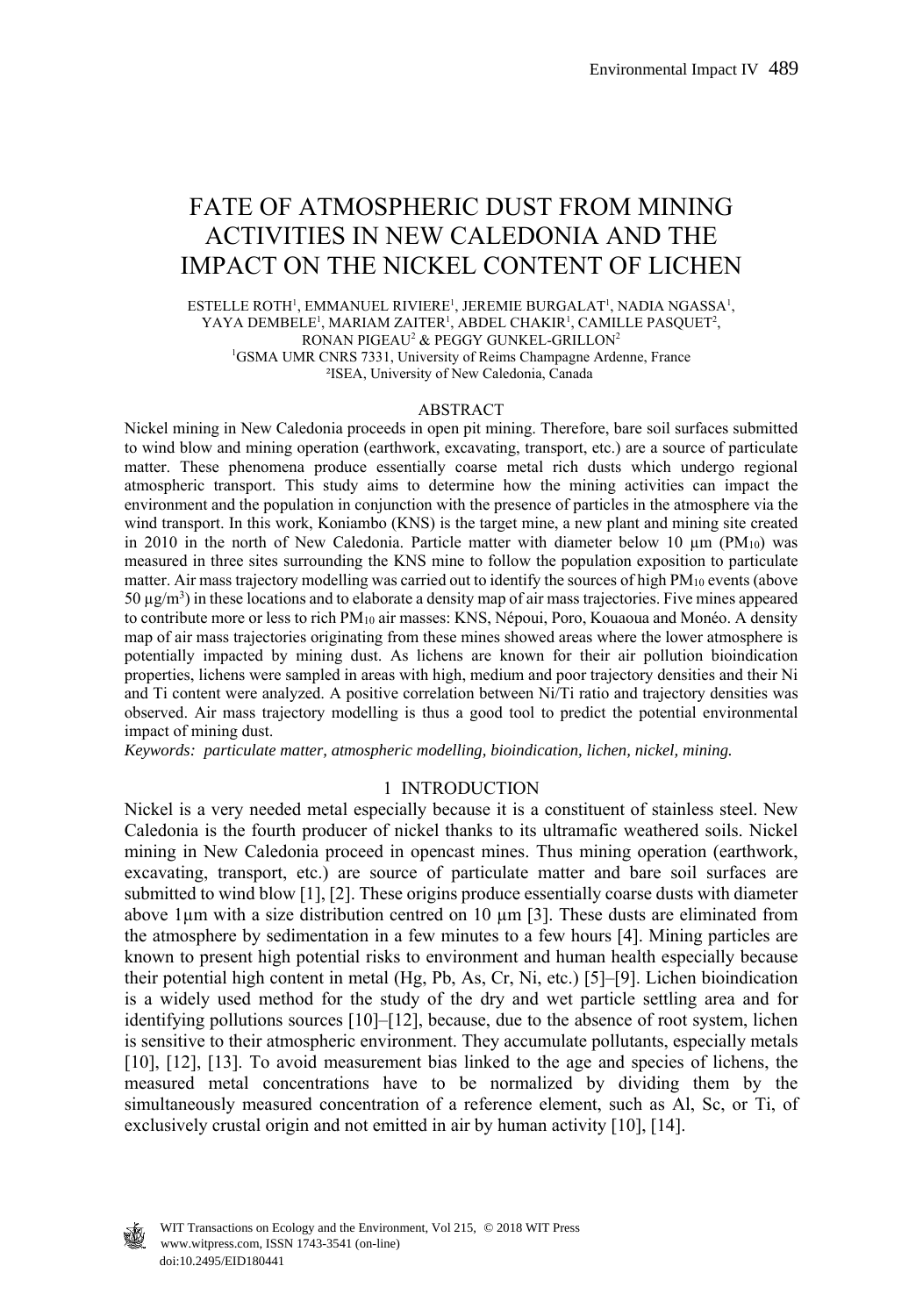A new plant and mining site, Koniambo (KNS), was created in 2010 in the North of New Caledonia. This study aims to determine how the mining activities of KNS can impact the environment and the populations related to the presence of particle in the atmosphere on a regional scale via the wind transport.  $PM_{10}$  were measured in three sites surrounding the new mining site to follow the population exposition to particulate matter. Atmospheric modelling, through air mass trajectory calculations, was used to identify the potential sources of high particle matter events in these locations. Maps of air masses trajectories density were computed to identify places likely to be impacted. Lichens were sampled in the North of New Caledonia and their Ni and Ti content were analyzed and correlated to trajectory densities.

# 2 MATERIALS AND METHODS

## 2.1 Particulate matter sampling site

KNS is a recent mining exploitation with a Ni smelter in the north of New Caledonia near Koné. The earthwork began in 2010 and the extraction of nickel lateric ores in 2013. Three crowded sites around the mine were selected to measure particulate matter  $PM_{10}$  to see whether the population was exposed to mining dust: Gatope, Oundjo, Voh (Fig. 1). PM10 were measured each quarter using a MP101M sampler provided by Environnement SA over 2014.



Figure 1: (a) Mines (white), principal towns (white square); and (b)  $PM_{10}$  sampling sites (Gatope, Oundjo, Voh).

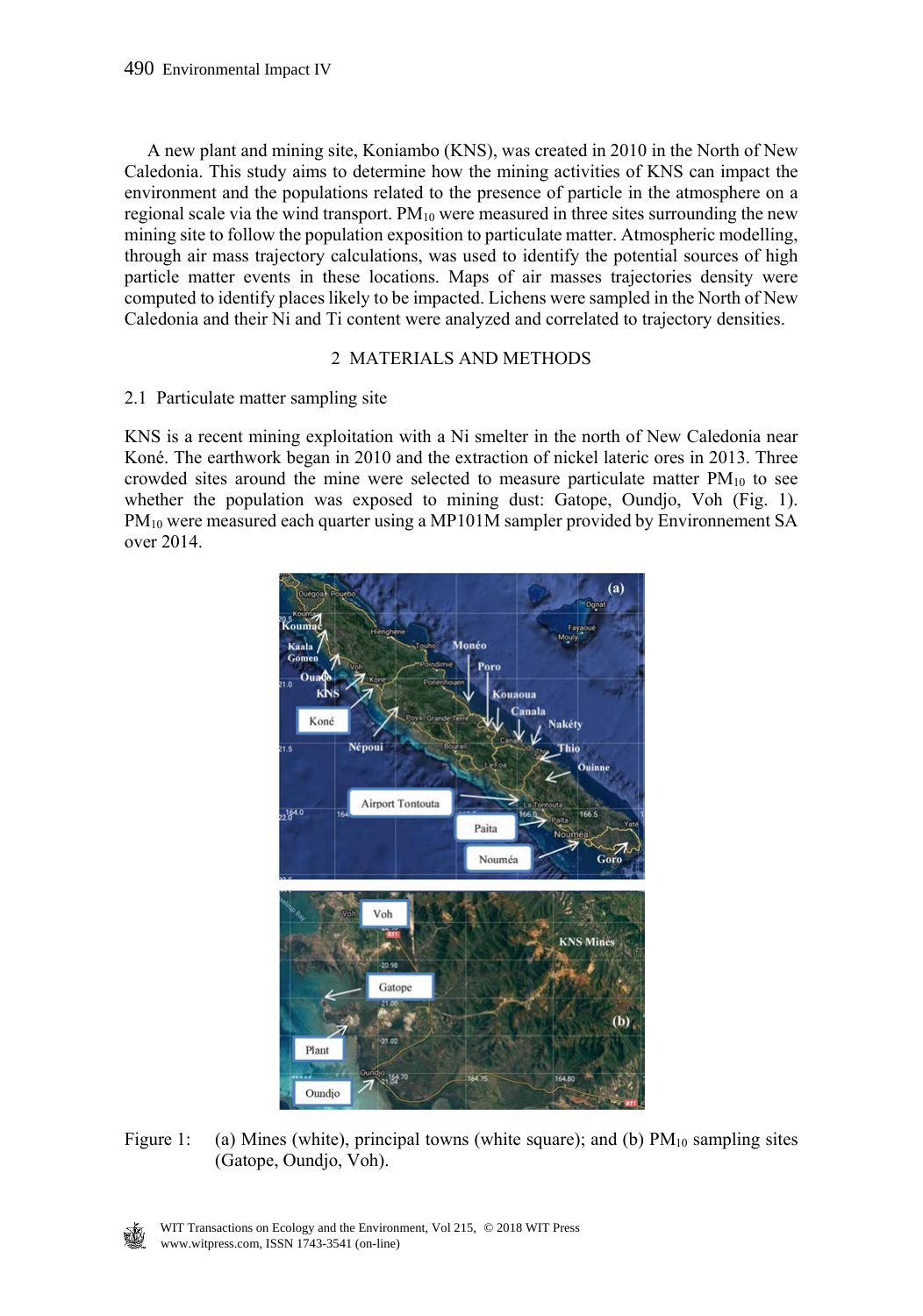## 2.2 Lichen sampling

Lichen belonging to the *Parmeliaceae* family were collected at about 1–1.5 meters above the ground using pre-cleaned plastic knives and placed in closed individual plastic bags.

 In the laboratory, lichens were dried at 45°C overnight. If present, bark was removed before lichens were crushed in a pre-cleaned agate mortar to obtain a fine and homogeneous powder. Around 100 mg of powdered lichen, precisely weighed was placed in a PTFE beaker (Savilex) with 2 mL each of suprapure HCl, HNO3 and 1 mL of HF. This mixture was heated at 105°C until complete digestion.

 Quality of the analytical data was assessed by blanks and biological samples with known content such as lichens (BCR-482) and grass (WEPAL, NL) processed in parallel of each batch of unknown samples.

 Solutions, adequately diluted with Milli-Q water, were analysed for Ni and Ti using an Inductively Coupled Plasma-Optical Emission Spectrometry (ICP OES 730ES VARIAN). Limits of detection (LOD) were evaluated using three times the standard deviation of five analytical blanks (Table 1). Measurements for most elements did not differ by more than 20% from certified values (Table 1).

# 2.3 Air mass trajectory modelling approach

In order to identify potential sources of high  $PM_{10}$  sampled at the three above-mentioned sites and bring to the fore the most impacted areas by the mining sources, an air-mass trajectory analysis was carried out using FLEXTRA [15]. It is fed by meteorological operational analyses (winds, orography, humidity) of the European Centre for Medium Range Weather Forecast (ECMWF) every 6 hours in a grid domain of 0.2° latitude/longitude horizontal resolution encompassing New Caledonia. The model can compute backward trajectories to check the origin of an air mass, or forward trajectories to check what an air mass originated from a pollution source can become. Several modes of trajectory calculation can be set by the user, and in our study, we were computing either clusters or trajectories of individual trajectories. All the trajectories computed in this study were initialized at 10 m above the ground with a 3 dimension computing mode. They were all 12 h long. The time resolution of each individual trajectory was 10 minutes. Trajectories density maps were established to highlight the most influential mining sites.

Once  $PM_{10}$  sources were identified, a series of forward trajectories from each source was computed during a long period and a trajectory density card, accounting for all the identified source was established to identify areas the most impacted by air masses. Trajectory density maps are maps expressed in pixels in which the ratio of trajectories going over the pixel to the total trajectory number are reported. Thus, it highlights the most impacted locations by the mining sources. Trajectory densities within a specific area were finally linked to the nickel content of lichen sampled in this area.

|                                                                                     | $LOD$ (mg/kg) | $BCR482$ (mg/kg) |          | Grass $(mg/kg)$   |          |  |  |  |
|-------------------------------------------------------------------------------------|---------------|------------------|----------|-------------------|----------|--|--|--|
|                                                                                     |               | Certified        | Measured | Certified         | Measured |  |  |  |
| Ni                                                                                  | 0.01          | 2.47             | 2.97     | 0.83              | $<$ LOD  |  |  |  |
| Ti                                                                                  | 0.001         |                  | 85.8     | 15.8 <sup>b</sup> | 16.1     |  |  |  |
| <sup>a</sup> to the best of our knowledge; <sup>b</sup> provided but not certified. |               |                  |          |                   |          |  |  |  |

Table 1: Limit of detection (LOD) and quality control of the analyses.

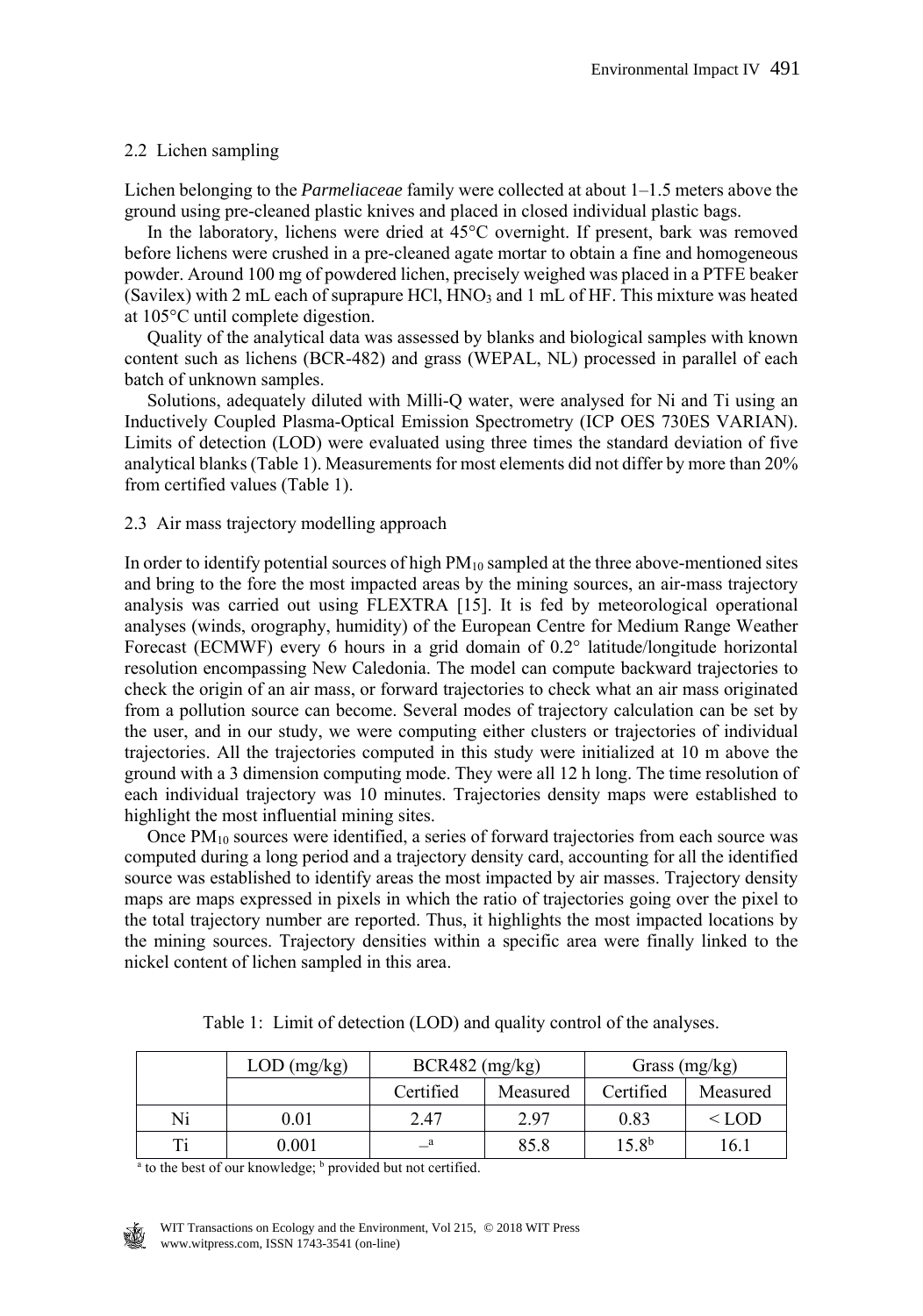## 3 RESULTS AND DISCUSSION

### 3.1 Particulate matter

Year averages were calculated in the three  $PM_{10}$  sampling points (Fig. 1(b), Table 2). Average concentrations of particulate matter in places surrounding Koniambo are between 10 and  $16 \mu g/m^3$  (Table 2).

 Year averages are associated with very high standard deviations, especially in Gatope and Oundjo, meaning that, in these locations, high particulate events such as local outdoor fires and cooking may take place. Comparing  $PM_{10}$  year averages in these three stations with absolute annual average of  $PM_{10}$  in European natural, rural, near city, urban and kerbside sites, we can assume that average  $PM_{10}$  are low and in the range of natural to rural typical concentrations [16]. As their impact depends on their nature, low levels do not mean that particles are safe for human and environment.

#### 3.2 Source identification

Backward trajectories from PM10 sampling points were simulated over 2014 and screened to identify potential sources using density maps. Trajectory densities were computed for different PM<sub>10</sub> ranges (<10, 10-20, 20-30, 30-40, 40-50, >50  $\mu$ g/m<sup>3</sup>) for selected potential sources including towns (Koné, Païta, Tontouta airport, Nouméa) and open pit mines (KNS, Kouaoua, Monéo, Thio, Canala, Nakéty, Népoui, Ouinne, Poro, Ouaco, Goro, see Fig. 1(a)). Percentages of air masses overflying potential sources for different PM<sub>10</sub> ranges recorded in Gatope, Voh and Oundjo are reported in Fig. 2.

 The selected potential sources only explain 85%, 50% and 25% of the total air masses arriving at Gatope, Voh and Oundjo, respectively (Fig. 2). The complementary percentage might be due to local PM production such as local transport inducing road particles suspending, wood fire especially in Oundjo.

For Gatope PM<sub>10</sub> sampling station, more than 55% of air masses overflew Koné, Népoui and KNS because they are swept by south-west/north-east dominating winds (Fig. 2).

 Nouméa is as well on the major dominating winds but only 5% of air masses contributes to the air mass density due to further distance to  $PM_{10}$  sampling points. When overflying Koné and Népoui, air masses sampled in Gatope have a great probability to be associated with high particle pollution since more than 15% of them are associated with  $PM_{10}$  recordings over 40  $\mu$ g/m<sup>3</sup>. As they are on the same wind trajectories, we cannot prove whether the town (Koné) or the mine (Népoui) is the principal contributor of PM. KNS is a lower contributor to Gatope than Népoui because Gatope is on the east of Koniambo mine.

 Voh is especially impacted by air masses originating from KNS (25%) (Fig. 2) due to its upwind proximity from Voh, with more than 12% of the overall trajectories associated with PM<sub>10</sub> over 40  $\mu$ g/m<sup>3</sup> (Fig. 2). Nevertheless, there is no clear discrimination in the particle concentration range. However, even if  $PM_{10}$  levels are not high, it does not exclude their potential impact on the environment with respect to the heavy metal content in the particles.

|                                             | Sampling site   |                 |                |  |  |  |
|---------------------------------------------|-----------------|-----------------|----------------|--|--|--|
|                                             | Gatope          | Oundjo          | Voh            |  |  |  |
| PM <sub>10</sub> ( $\mu$ g/m <sup>3</sup> ) | $11.0 \pm 83.2$ | $16.8 \pm 87.6$ | $10.4 \pm 8.8$ |  |  |  |

Table 2: 2014 year averages of  $PM_{10}$  in the three sampling points.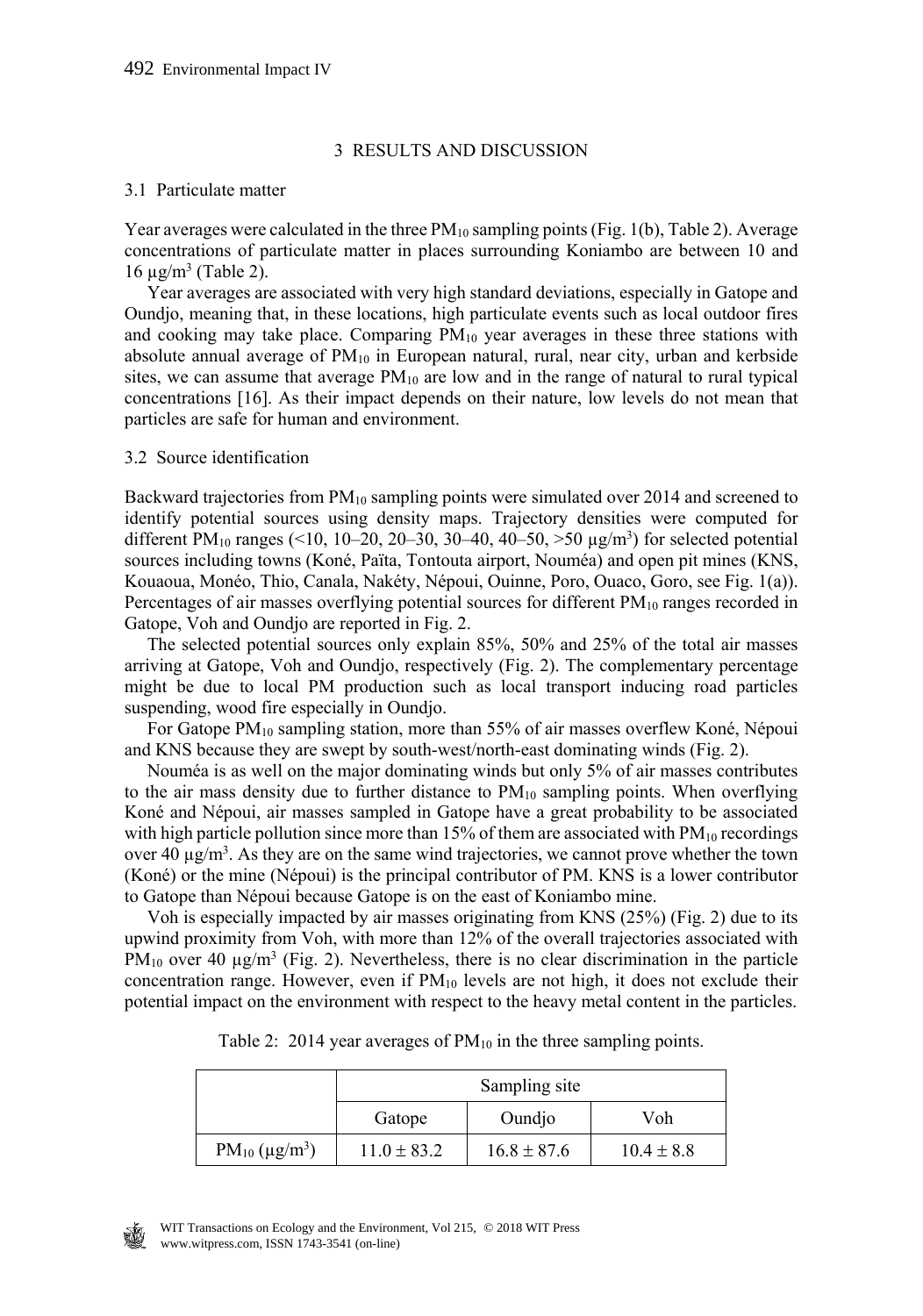

Figure 2: Percentages of air masses overflying screened sources resulting in different  $PM_{10}$ ranges in Gatope, Oundjo and Voh throughout 2014.

 Oundjo is poorly impacted by selected potential sources since their contributions are lower than 5% especially due to its position located in the south-east of Koniambo mine (Fig. 2). It may highlight that high PM10 events sampled at Oundjo station are from local origin.

The three  $PM_{10}$  sampling stations are also downwind air masses crossing New Caledonia from east to west and thus sweeping especially the mines of Poro, Monéo and Kouaoua. Other mines and towns are minor contributors.

3.3 Density of trajectories issued from principal identified sources

Contribution of principal potential sources identified previously (KNS, Népoui, Kouaoua, Poro, Monéo, Nouméa, Koné) in the air pollution of several locations around Koniambo were established (Fig. 3).

 Fig. 3 shows that Tiéta and Temala are the locations with the highest densities of air masses from previously identified potential sources. Ouahat, Boyen, Voh and Voh-Tieta have similar trajectory densities. For these locations, the higher source contribution is from KNS, followed by Koné and Népoui. Tiéta and Temala show higher contribution of KNS in resulting air mass density since they are really close to KNS and under the dominating wind. Gatope, Oundjo and Voh are less impacted by air masses originated from KNS than Tiéta and Temala since they are on the left side of KNS. For other locations with densities lower than the one of Voh, the relative contribution of sources is more distributed, with contributions from Népoui, KNS and Koné of the same order (Fig. 3).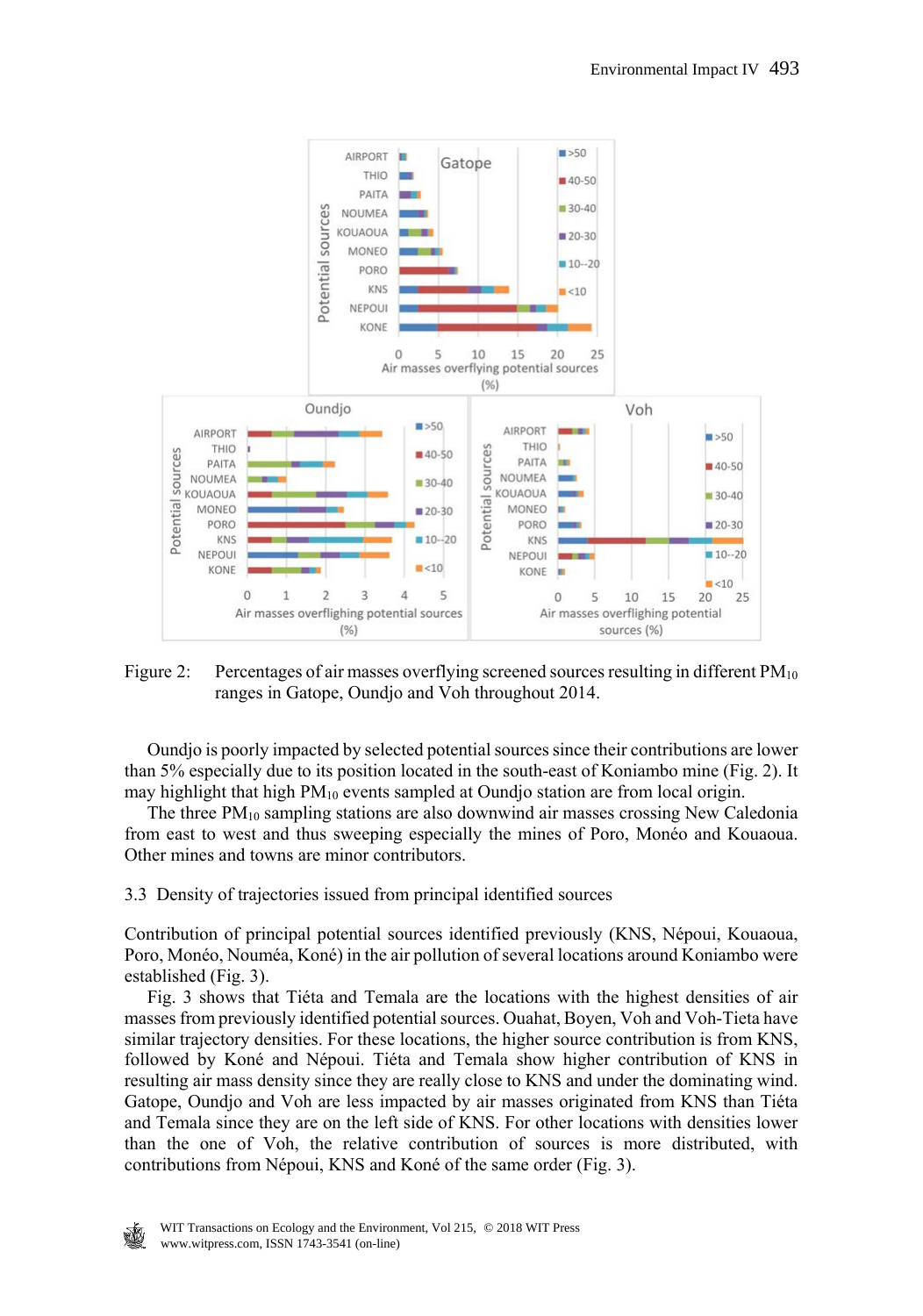

Figure 3: Mine and town contribution in air masses overflying lichen sampling area.

 For the two locations in the North West side of New Caledonia, the contribution of Monéo is the most important, since Monéo is also on the west coast. The global contribution of mines located on the east coast of New Caledonia (Poro, Monéo, Kouaoua) is not to neglect for location in the middle and in the west of New Caledonia.

 Nouméa has a more negligible contribution than other studied sources due to further distance from sampling points (Fig. 3).

# 3.4 Ni content of lichen

Lichen were sampled next to tribe's locations and labelled as the tribe's name. Nickel and titanium levels range between 5–347 mg/kg and 31–2348 mg/kg, respectively leading to Ni/Ti ratios between 0.02 to 1.01 (Table 3). Background concentration in lichens are between 0 and 5 mg/kg [17], but near urban/industrial areas ten times higher values can be detected [12], [18]. In ultramafic regions, levels as up to 6000 mg/kg have already been detected in lichen on mining sites [13].

3.5 Link between trajectory densities from identified sources and Ni content of lichen

Forward trajectories from major contributing mines (Népoui, KNS, Poro, Monéo and Kouaoua) were computed to identify areas swept by air masses from these sources and potentially charged in mining particles (Fig. 4).

 The examination of dense areas overflown by the air masses originated from mines allowed to determine zones potentially highly (Tiéta, Témala, Ouahat, etc.), moderately (Ouahat, Boyen) and less (Oundjo, Gatope, Ouaco, Hienghène, Tendo) impacted by mining activities (Fig. 3). Lichens were sampled in these locations to study whether there was a link between air mass density and nickel content.

 Ratio Ni/Ti were plotted as a function of the trajectory densities computed in the lichen sampling area (Fig. 5).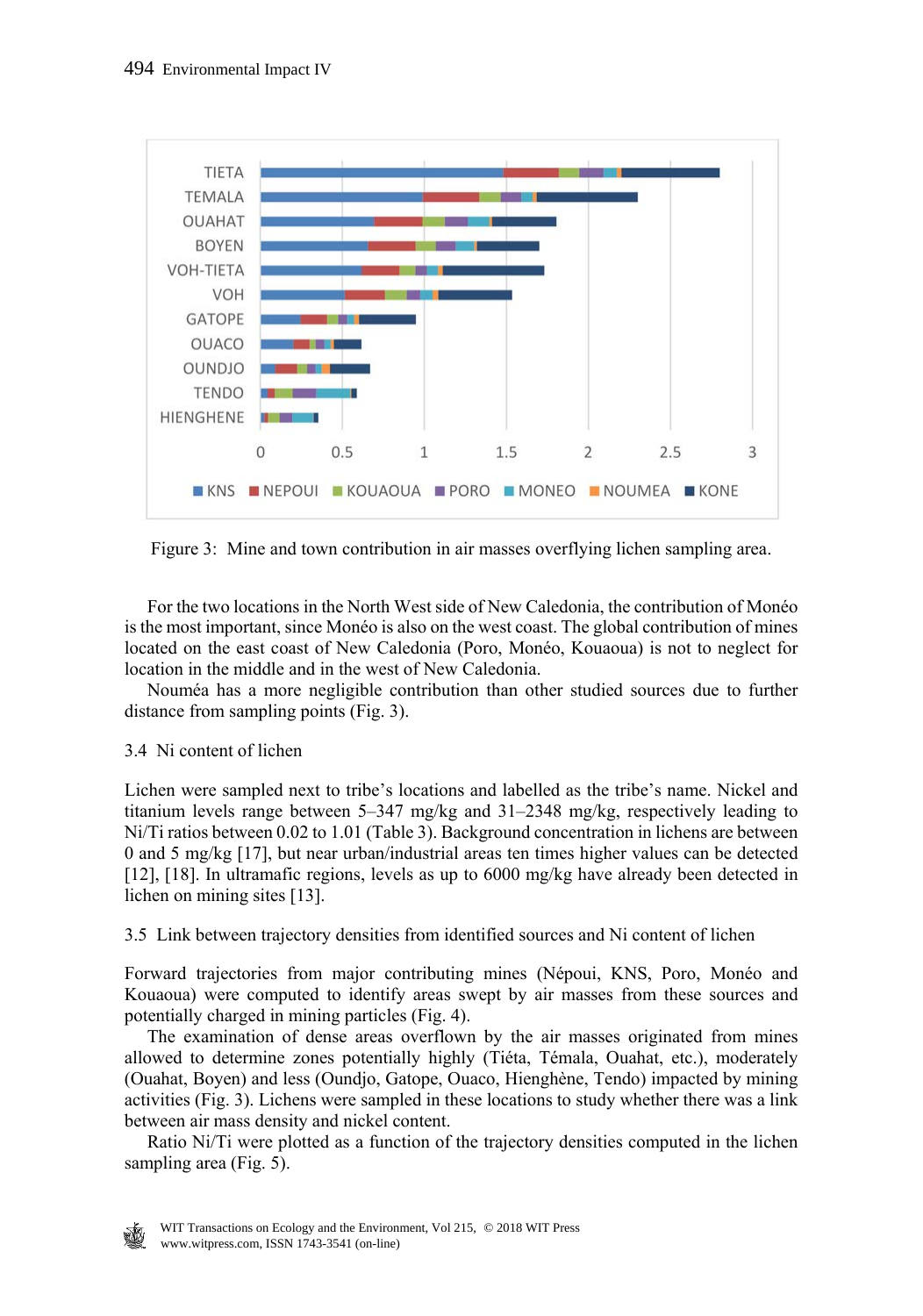|                 | Latitude   | Longitude | Ni              | Ti      | Ni/Ti | Average Ni/Ti   |  |
|-----------------|------------|-----------|-----------------|---------|-------|-----------------|--|
| Lichen location |            |           | (mg/kg)         | (mg/kg) |       |                 |  |
|                 | $-20.8455$ | 164.7022  | 116             | 115     | 1.01  | $0.72 \pm 0.41$ |  |
| Boyen           | $-20.8204$ | 164.6163  | 52              | 123     | 0.42  |                 |  |
|                 | -20.9678   | 164.6593  | 71              | 563     | 0.13  | $0.14 \pm 0.02$ |  |
| Gatope          | $-20.9678$ | 164.6593  | 67              | 423     | 0.16  |                 |  |
|                 | $-20.6273$ | 164.8762  | 25              | 1298    | 0.02  |                 |  |
| Hienghene       | $-20.6273$ | 164.8762  | 19              | 570     | 0.03  | $0.03 \pm 0.01$ |  |
|                 | $-20.8342$ | 164.4710  | 347             | 2348    | 0.15  |                 |  |
| Ouaco           | $-20.8343$ | 164.4710  | 136             | 668     | 0.20  | $0.17 \pm 0.03$ |  |
|                 | $-20.8343$ | 164.4710  | 109             | 682     | 0.16  |                 |  |
|                 | $-20.8484$ | 164.7021  | 24              | 53      | 0.46  |                 |  |
| Ouahat          | $-20.8484$ | 164.7021  | 35              | 78      | 0.44  | $0.34 \pm 0.20$ |  |
|                 | $-20.8484$ | 164.7021  | 7               | 63      | 0.11  |                 |  |
|                 | $-21.0349$ | 164.7026  | $\overline{32}$ | 340     | 0.09  | $0.16 \pm 0.10$ |  |
| Oundjo          | $-21.0349$ | 164.7026  | 26              | 110     | 0.23  |                 |  |
|                 | $-20.8878$ | 164.6830  | 20              | 74      | 0.27  |                 |  |
| Temala          | $-20.8878$ | 164.6830  | 40              | 128     | 0.32  | $0.31 \pm 0.05$ |  |
|                 | $-20.8878$ | 164.6830  | 21              | 60      | 0.36  |                 |  |
|                 | $-20.7134$ | 164.8167  | 5               | 31      | 0.15  |                 |  |
| Tendo           | $-20.7134$ | 164.8168  | 6               | 49      | 0.12  | $0.11 \pm$      |  |
|                 | $-20.7134$ | 164.8168  | 6               | 117     | 0.05  |                 |  |
| Tiéta           | $-20.9170$ | 164.7457  | 34              | 35      | 0.97  | $0.64 \pm 0.46$ |  |
|                 | $-20.9170$ | 164.7457  | 16              | 50      | 0.32  |                 |  |
|                 | $-20.9494$ | 164.6883  | 128             | 311     | 0.41  |                 |  |
| Voh             | $-20.9494$ | 164.6883  | 87              | 202     | 0.43  | $0.43 \pm 0.01$ |  |
|                 | $-20.9494$ | 164.6883  | 237             | 541     | 0.44  |                 |  |
| Voh-Tieta       | $-20.9500$ | 164.7056  | 166             | 251     | 0.66  | 0.66            |  |

Table 3: Lichen name and location and content in nickel and titanium.



Figure 4: Density (in %) of air mass trajectories originated from principal contributing mines Népoui (M-N), KNS (M-kns), Poro (M-P), Monéo (M-M) and Kouaoua (M-K) throughout 2014. (a) Point of lichen sampling (H = Hienghène, TEN = Tendo,  $B = Boyen$ ,  $OH = Ouahat$ ,  $T = Temala$ ,  $TI = Tiéta$ ,  $V = Voh$ ,  $G = Gatope$ ,  $O =$ Oundjo,  $OC =$ Ouaco); and (b) Zoomed in.

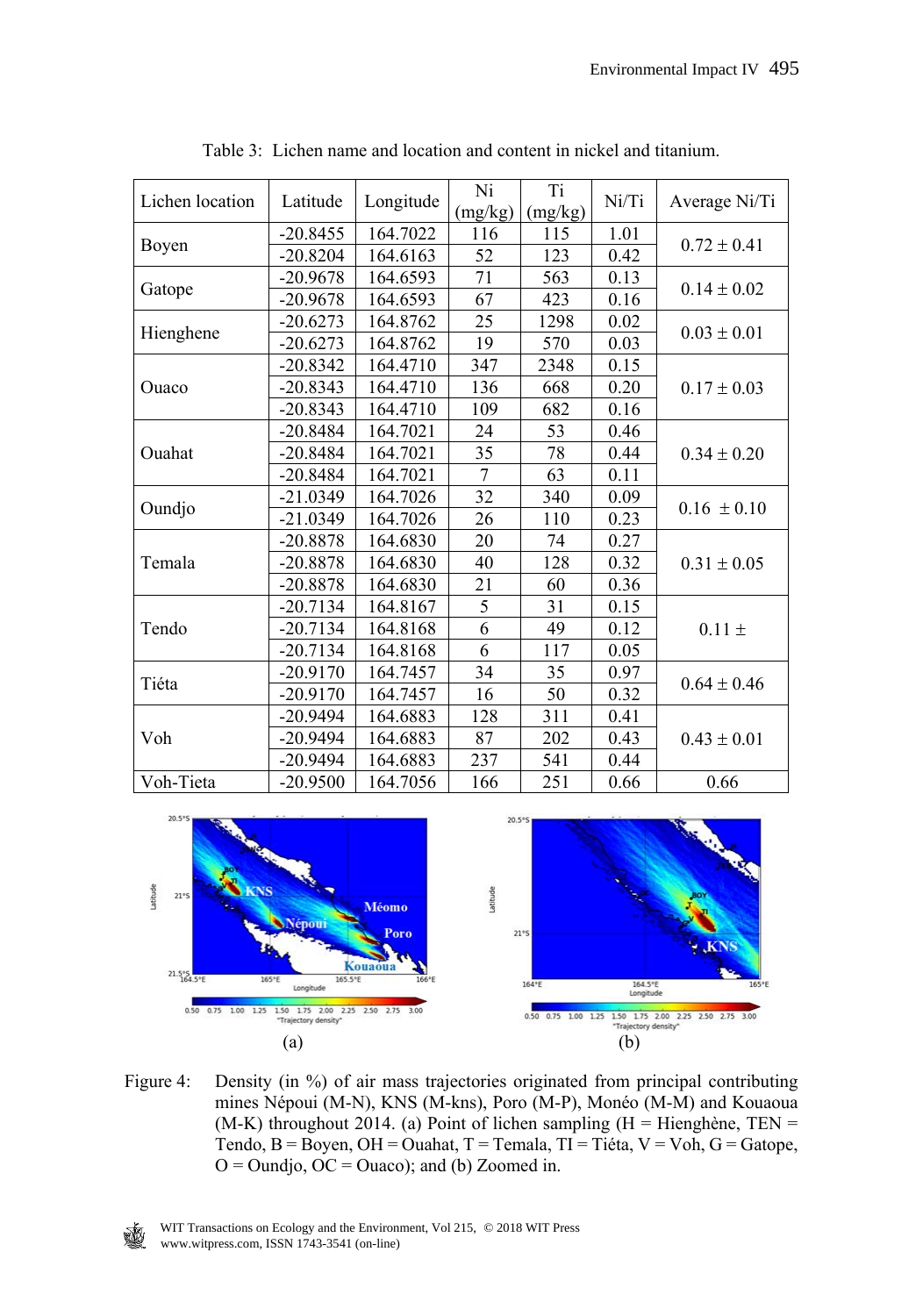

Figure 5: Mine contribution in air masses overflying lichen sampling area.

 Fig. 5 shows a positive correlation between the ratio Ni/Ti and the trajectory densities from mines. Two groups of lichens can be defined in link with their Ni/Ti and trajectory density: the first for Ni/Ti  $\leq$  0.2 and trajectory densities below 1% and the second for Ni/Ti  $> 0.2$  and trajectory densities  $> 1\%$ . Lichens sampled near west coast (Oundjo, Ouaco, Gatope) and the east coast (Hienghène) and in Tendo belong to the first group. The other lichens were sampled in the wind field sweeping KNS and Népoui mines resulting in higher Ni/Ti contents. The proximity of mines and the dominating wind field are key parameters in nickel spreading in the environment.

## 4 CONCLUSION

Backward trajectories associated with Potential Source Contribution Function, Residence Time Analysis and Cluster Analysis Technique have already been used to evaluate the origin of atmospheric pollutants [19], [20]. Lots of them use Lagrangian trajectory models like HYSPLIT and FLEXPART relying on meteorological fields [21]. Herein we have coupled trajectory densities obtained thanks to the FLEXTRA trajectory model with  $PM_{10}$ measurements and results of normalized lichen content in nickel. It allowed us to study the impact of open pit mining next to Koniambo, a recent mining site in the north of New Caledonia. To follow the population exposure to particles,  $PM_{10}$  were recorded in Tribes around Koniambo. The study of the origin of  $PM_{10}$  for different ranges of  $PM_{10}$  concentration showed that open pit mines can contribute to dispersion of nickel in the environment. Mines that may contribute to  $PM_{10}$  levels in this area were identified to be the nearest ones present in the dominating wind fields (KNS and Népoui) but also some from the opposite coast (Monéo, Poro and Kouaoua). Trajectory densities maps from these mines allowed to identify that the more exposed tribes are in Teméla and Tiéta. Lichen were sampled at these locations as well as in less exposed area and their content in Ni and Ti were analyzed. Results showed that Ni/Ti ratio was linked to the trajectory densities originated from the identified mines. The proximity of mines and the dominating wind field seem to be the key parameters in nickel spreading in the environment. Lichen bioindication provides the mining impact perimeter on the environment linked to dry and wet deposition. However, the impact perimeter on health linked to the presence of PM containing trace metal elements might be higher.

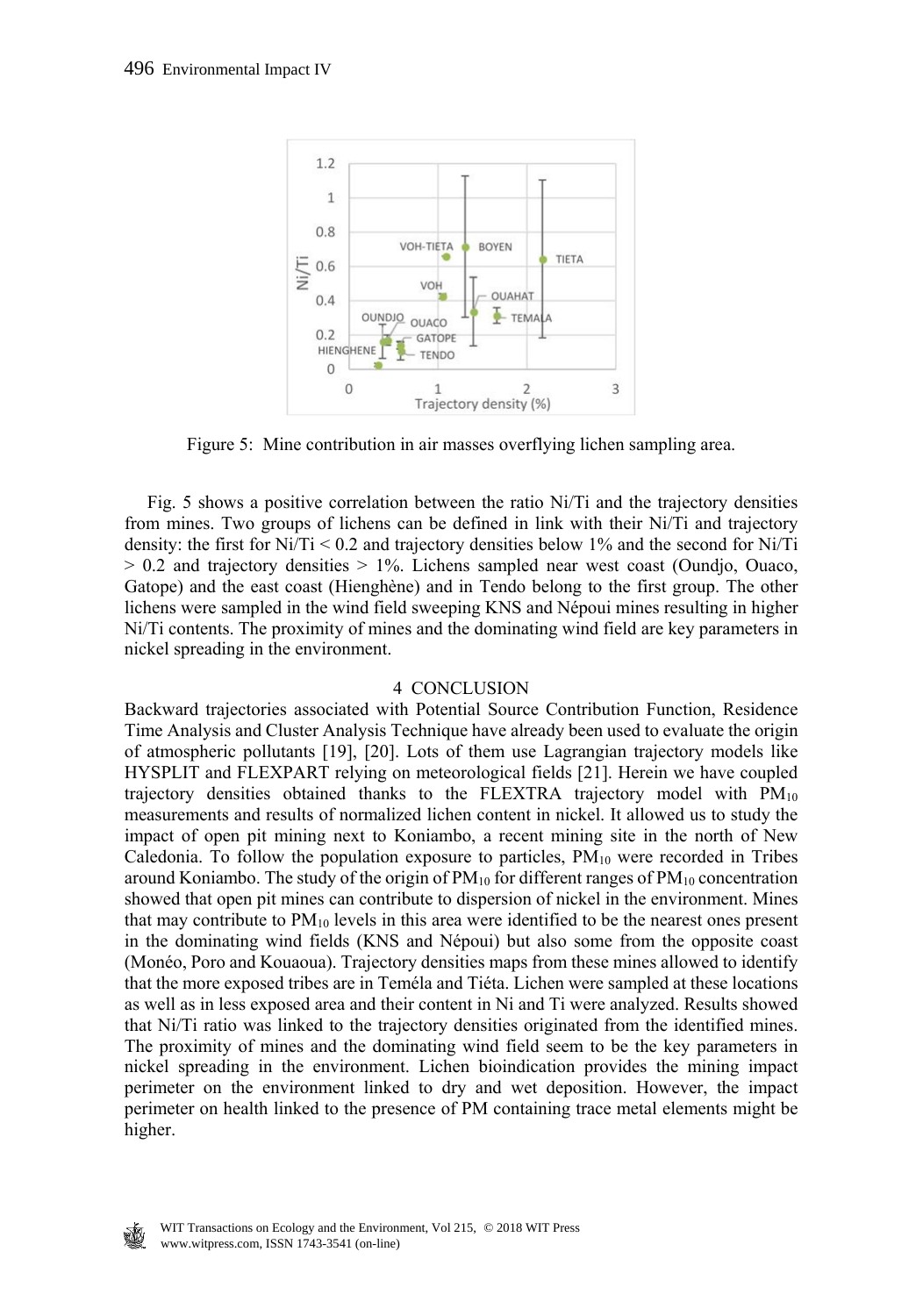## ACKNOWLEDGEMENT

The authors thank the CNRT project "Dispersion des métaux de la mine au lagon".

## REFERENCES

- [1] Chakraborty, M., Ahmad, M., Singh, R., Pal, D., Bandopadhyay, C. & Chaulya, S., Determination of the emission rate from various opencast mining operations. *Environ. Model. Softw.,* **17**, pp. 467–480, 2002.
- [2] Huertas, J.I., Huertas, M.E., Izquierdo, S. & González, E.D., Air quality impact assessment of multiple open pit coal mines in northern Colombia. *J. Environ. Manage.*, **93**, pp. 121–129, 2012.
- [3] Csavina, J. et al., A review on the importance of metals and metalloids in atmospheric dust and aerosol from mining operations. *Science of the Total Environment*, **433**, pp. 58–73, 2012.
- [4] Seinfeld, J.H. & Pandis, S.N., *Atmospheric Chemistry and Physics: From Air Pollution to Climate Change*, Wiley & Sons: New York, 2006.
- [5] Meza-Figueroa, D. et al., The impact of unconfined mine tailings in residential areas from a mining town in a semi-arid environment: Nacozari, Sonora, Mexico. *Chemosphere,* **77**, pp. 140–147, 2009.
- [6] Brotons, J.M., Diaz, A.R., Sarria, F.A. & Serrato, F.B., Wind erosion on mining waste in Southeast Spain. *Land Degrad. Dev.*, **21**, pp. 196–209, 2010.
- [7] Csavina, J. et al., Metals and metalloids in atmospheric aerosols from mining operations. *Water, Air, Soil Pollut.*, **221**, pp. 145–157, 2011.
- [8] Corriveau, M.C., Jamieson, H.E., Parson, M.B., Campbell, J.L. & Lanzirotti, A., Direct characterization of airborne particles associated with arsenic-rich mine tailings: Particle size, mineralogy and texture. *Appl. Geochem.*, **26**, pp. 1639–1648, 2011.
- [9] Querol, X., Alastuey, A., Lopez-Soler, A. & Plana, F., Levels and chemistry of atmospheric particulates induced by a spill of heavy metal mining wastes in the Donana area, Southwest Spain*. Atmos. Environ*., **34**, pp. 239–253, 2000.
- [10] Monna, F., Bouchaou, L., Rambeau, C. & Losno, R., Lichens used as monitors of atmospheric pollution around Agadir (southwestern Morocco): A case study predating lead-free gasoline. *Water, Air, Soil Pollut*., **223**, pp. 1263–1274, 2012.
- [11] Nimis, P.L., Castello, M. & Perotti, M., Lichens as bioindicators of heavy metal pollution: A case study at La Spezia (N Italy). *Plants as Biomonitors. Indicators for Heavy Metals in the Terrestrial Environment*, ed. B. Markert, VCH Weinheim: New York, Basel and Cambridge, pp. 265–284, 1993.
- [12] Conti, M.E. & Cecchetti, G., Biological monitoring: Lichens as bioindicators of air pollution assessment: A review. *Environmental Pollution*, **114**, pp. 471–492, 2001.
- [13] Pasquet, C. et al., Impact of nickel mining in New Caledonia assessed by compositional data analysis of lichens. *SpringerPlus,* **5**(1), pp. 20–22, 2016.
- [14] Dongarra, G., Ottomello, D., Sabatino, G. & Triscari, M., Use of lichens in detecting environmental risk and in geochemical prospecting*. Environmental Geology*, **26**, pp. 139–146, 1995.
- [15] Stohl, A., Computation, accuracy and applications of trajectories: A review and bibliography. *Atmos. Environ.*, **32**, pp. 947–966, 1998.
- [16] Putaud, J. et al., A European aerosol phenomenology 2 : Chemical characteristics of particulate matter at kerbside, urban, rural and background sites in Europe b. *Atmos. Env.*, **38**, pp. 2579–2595, 2004.